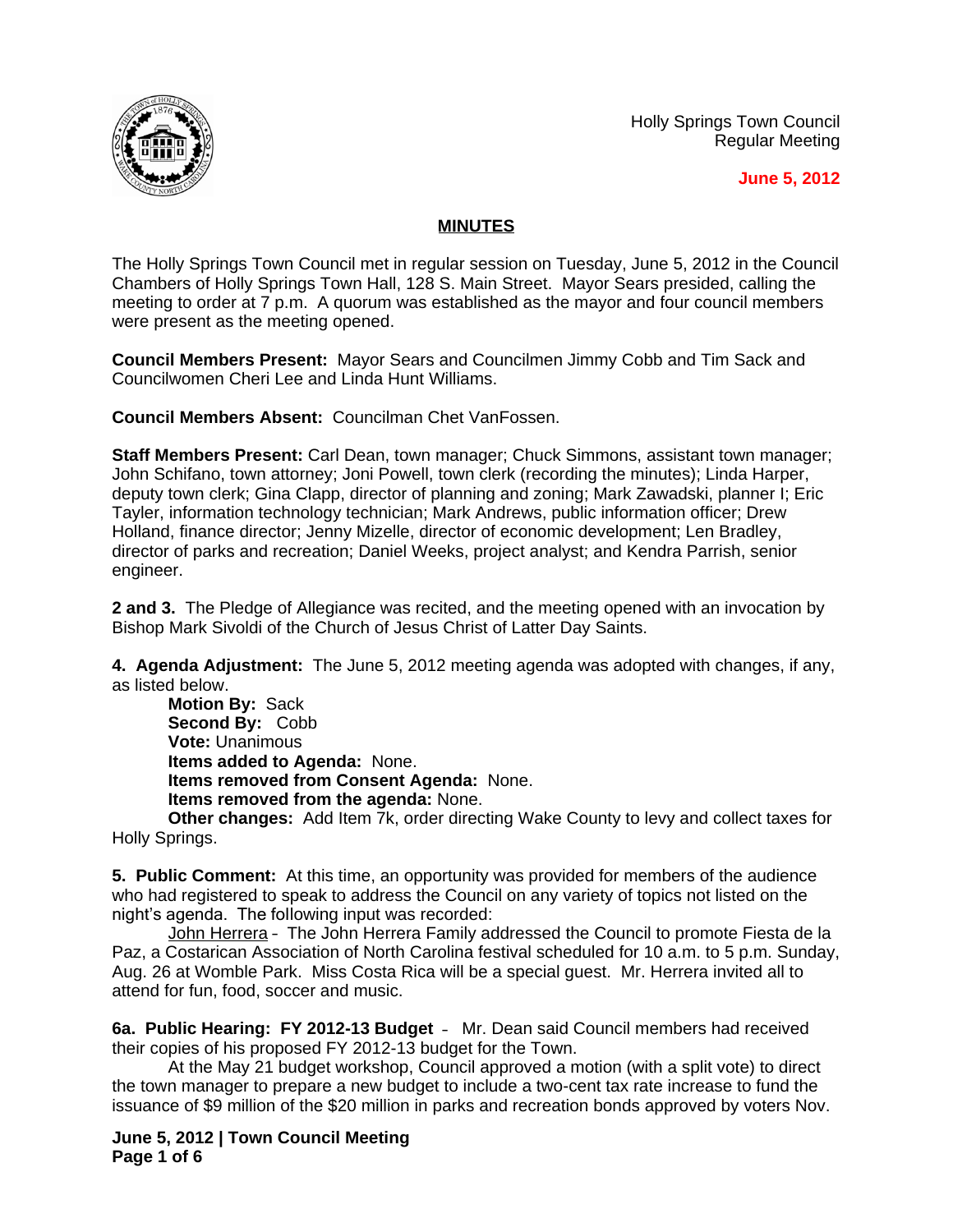8, 2011. This would accomplish many of the projects that have been prioritized into Phase 1 projects, less development of the park on the Mims property at this time.

Council consensus from the workshop also included the following changes:

- To avoid any rate increases in the Utility Fund this year, pull money this year out of wastewater reserves and take another look at it next year.
- Look at filling the planning technician spot. Need to come up with the \$50,000 needed to fund the position.

Mr. Dean said with these adjustments, the next step in the process is to hold a public hearing on the budget document. (Note to clarify: The budget did not change with the tax rate increase proposed… the increased revenue raised would be used solely for parks and recreation projects funded by the issuance of bonds and that were not included in the original budget plan.)

With that explanation completed, Mayor Sears opened the public hearing. The following comments were recorded:

John Tredway, 400 Skygrove Drive – Mr. Tredway said he appreciated the Town's efforts to hold the line on utility rates but he is opposed to a tax rate increase for parks and recreation.

Gerald Holleman, 5625 Easton Street – Mr. Holleman said he had reviewed the budget proposal and supports funding for parks and park development; however, he said he is not a big proponent of bond debt and he would suggest the deferment of other capital projects this year and then depend on growth in future years to pay for projects.

Peter Hewitt, 425 Brightling Way – Mr. Hewit t opposes the tax rate increase for parks and recreation.

Ken Henke, 404 Cayman Avenue – He said, as a member of the parks and recreation board, he supported and still supports the bond referendum and development of parks; however, he said he depended on information he received that would indicate that there would be no tax rate increase.

A lot of those who voted for the bond referendum did so not intending to vote for a tax rate increase, he said, adding that many had the impression there would be no tax rate increase.

He asked the Council to not vote for a tax rate increase.

Brian Brantley, 209 Norwalk Street - Mr. Brantley said he disapprove s of the tax rate increase. He said he feels that taking on debt is not wise at this time.

Joseph Signoretti, 1220 Trotter Bluffs Drive - Mr. Signoretti said residents have requested the planned parks and recreation projects for years and when it came to a vote, the people approved it. He said the value of the improvements would come back to the Town.

He said he supports the tax rate increase because it will increase the Town's condition before the economic development market.

Richard A. Gallo 104 Ontario Place [Via email] -- Mr. Gallo's comments were read into the minutes and are below:

"*As 16-year residents of Holly Springs, my wife and I would like to contribute our two cents worth on the issue of raising taxes for Parks and Recreation.*

*We are retired and on an income where we have to make choices on where to spend our money. We have no kids nor grandkids living in the town, although we wish they did live here.*

*Still, we both strongly support the modest tax increase to insure that this town can continue to provide quality parks and recreation facilities for every citizen, young to not so young, now and in the future.*

**June 5, 2012 | Town Council Meeting Page 2 of 6**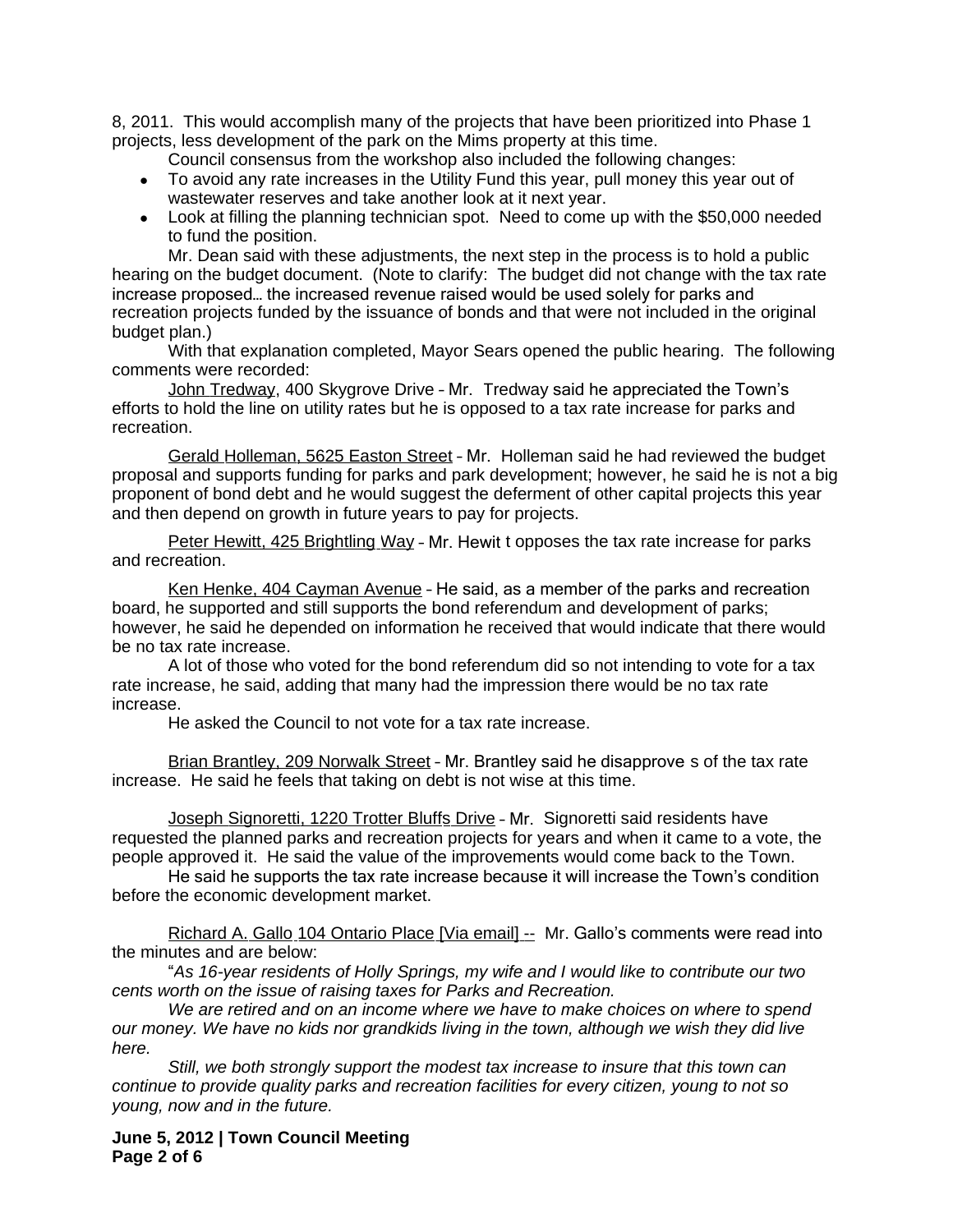*We are pleased with the improvements that have already been made and thoroughly enjoy seeing so many kids and adults using the parks, trails, Bass Lake, the terrific new Hunt Center, etc. We are excited about the proposals for expansion that will help us stay ahead of the growth curve this town enjoys.*

*The tax increase as approved by council is a small price to pay for all that the plans entail. Now, If we can only get the State and Federal governments to make such wise and responsible decisions as are being made at this local level. I want to congratulate Town Council for the wisdom to stand the ground for the greater good.*"

There being no further comments, the public hearing was closed.

**Action:** The Council approved a motion to set a special meeting date of noon Friday, June 29, 2012 for the purpose of adopting the FY 2012-13 budget and to consider any end-ofyear FY 2011-12 budget amendments that may arise before the end of the month.

**Motion By:** Sack **Second By:** Cobb **Vote:** Unanimous

**7. Consent Agenda:** The Council approved a motion to approve all items on the Consent Agenda. The motion carried following a motion by Councilman Sack, a second by Councilman Cobb and a unanimous vote. The following actions were affected:

7a. Resolution 12-07.1 - The Council adopted Resolution 12-07.1 amending Resolution 12- 07 declaring vehicles surplus to the needs of the Town. *A copy of Resolution 12-07.1 is attached to these minutes.*

7b. Resolution 12-10 - The Council adopted Resolution 12-10 approving the 10-Year Solid Waste Management Plan update. *A copy of Resolution 12-10 is attached to these minutes.*

7c. Budget Amendment, \$150,000 – The Council adopted an amendment to the FY 2011- 12 budget in the amount of \$150,000 to appropriate funds for end-of-year water purchases. *A copy of the budget amendment is attached to these minutes.*

7d. Budget Amendment, \$23,625 – The Council adopted an amendment to the FY 2011-12 budget in the amount of \$23,625 to purchase street easements. *A copy of the budget amendment is attached to these minutes.*

7e. Budget Amendment, \$12,900 – The Council adopted an amendment to the FY 2011-12 budget in the amount of \$12,900 for council chambers audio and monitor upgrade. *A copy of the budget amendment is attached to these minutes.*

7f. Microsoft Enterprise Agreement - The Council approved to continue the Microsoft Enterprise agreement for three years in the annual amount of \$56,027.04.

7g. Bass Lake Road Sidewalk Project – The Council approved change order #5 in the Bass Lake Road sidewalk project.

7h. Grigsby Ave. Sidewalk Project – The Council approved a contract with S&ME Inc. for material and testing services for the Grigsby sidewalk project and adopted the associated budget amendment. *A copy of the budget amendment is attached to these minutes.*

7i. Amendment to Council Meeting Schedule – The Council amended the calendar of regular Council meetings to cancel the June 19 meeting.

7j. Holly Pointe Development Agreement – The Council approved a modification to the Holly Pointe developer agreement.

7k. Resolution 12-11 - The Council adopted Resolution 12-11 authorizing Wake County to levy and collect taxes for the Town of Holly Springs. *A copy of Resolution 12-11 is attached to these minutes.*

**June 5, 2012 | Town Council Meeting Page 3 of 6 8a. Leslie-Alford-Mims Master Plan** – Mr. Bradley said that a proposed master plan for development of a downtown park on the Leslie-Alford-Mims property was presented to the Council on May 1. The presentation detailed a proposed plan to provide the following features: a village green type of place with a pavilion that could serve as a permanent farmers market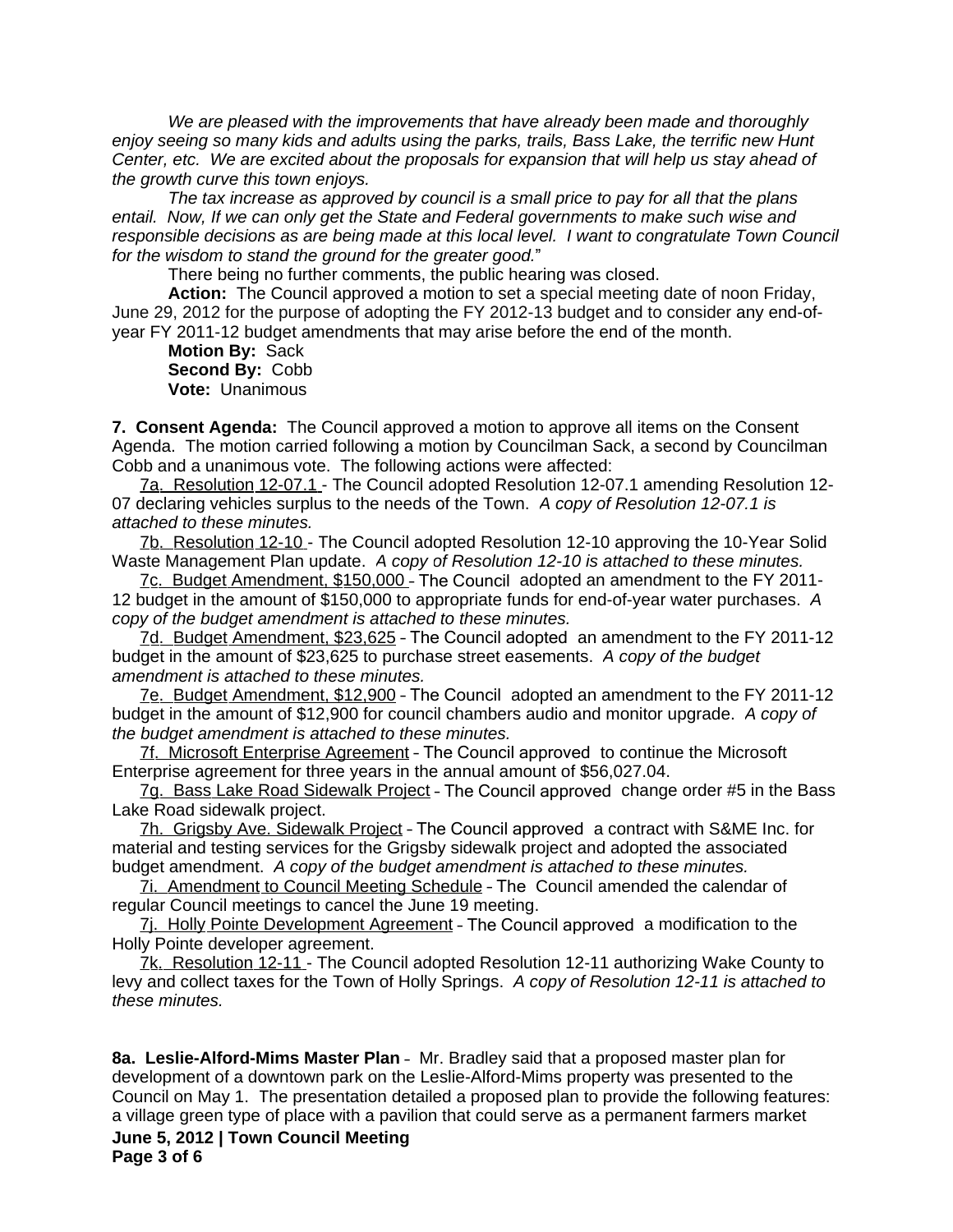pavilion and gathering spot; an open meadow with an orchard as a nod to the simpler time represented by the history of the property; bio-filtration facilities; an adventure play area; walking trails; a botanic garden; cistern treatments for historic springs; and soft-surface walking trails.

He said following the presentation, Council asked for some adjustments to the master plan proposal.

He said as requested, an alternative plan was being presented showing the addition of an amphitheater. The modified version of the master plan includes two options: (1) program building, (2) amphitheater to be located on the southern hillside of the property and adjacent to the Cultural Center. The final decision to add or delete one of these elements would be made to correspond with the final development of the property.

**Action:** The Council approved a motion to approve the Mims property park concept plan for further study .with optional site feature of (A) a botanic garden with parks and recreation program building or (B) an amphitheater

**Motion By:** Sack **Second By:** Williams **Vote:** Unanimous

**9a. Parks and Recreation Advisory Committee** – Mr. Bradley said that the Parks and Recreation Advisory Committee terms of Marty Buckwald and Monica Fanjoy will expire June 30, 2012. He said that Mr. Buckwald has requested reappointment to another three-year term and Ms. Fanjoy requests to retire her seat.

He asked if the Council prefers to:

- 1. Reappoint Marty Buckwald for a three-year term and open one Parks and Recreation Advisory Committee seat to receive applications?; or,
- 2. Open both Parks and Recreation Advisory Committee positions to receive applications? **Action:** The Council approved a motion to reappoint Marty Buckwald for a three-year

term and open one Parks and Recreation Advisory Committee seat to receive applications.

**Motion By:** Williams **Second By:** Sack **Vote:** Unanimous

**9b**. Town's **Financial Audit Services Contract** – Mr. Holland said that this request is for consideration of proposals that were sent out for auditing services for the next three years. Of the proposals received, staff recommends retaining the firm of Christopher K. Abbott, CPA for the next three years.

**Action:** The Council approved a motion to retain the Christopher K. Abbott, CPA, firm to conduct the Town's annual financial audit for the next three years in an amount not to exceed \$99,570.

**Motion By:** Cobb **Second By:** Williams **Vote:** Unanimous

**9c. Civic Organization Sign Project** – Mr. Zawadski said that, due to site and contractor difficulties, staff is approaching Council for direction as to how to proceed in the civic organization sign project.

The primary contractor awarded the bid for the project has cancelled its contract with the Town. There are difficulties carrying unknown costs to extend electrical service to the chosen site on G.B. Alford Highway at South Main Street. Currently, only three local organizations have funds in place that could be used for purchasing their emblems.

He said staff is seeking direction from the Town Council regarding the next steps for the construction of a civic organization sign.

**June 5, 2012 | Town Council Meeting Page 4 of 6** Mr. Zawadski asked if the Council wanted staff to continue with the same sign design and location as selected in December, despite the cost of electrical service, or instead, move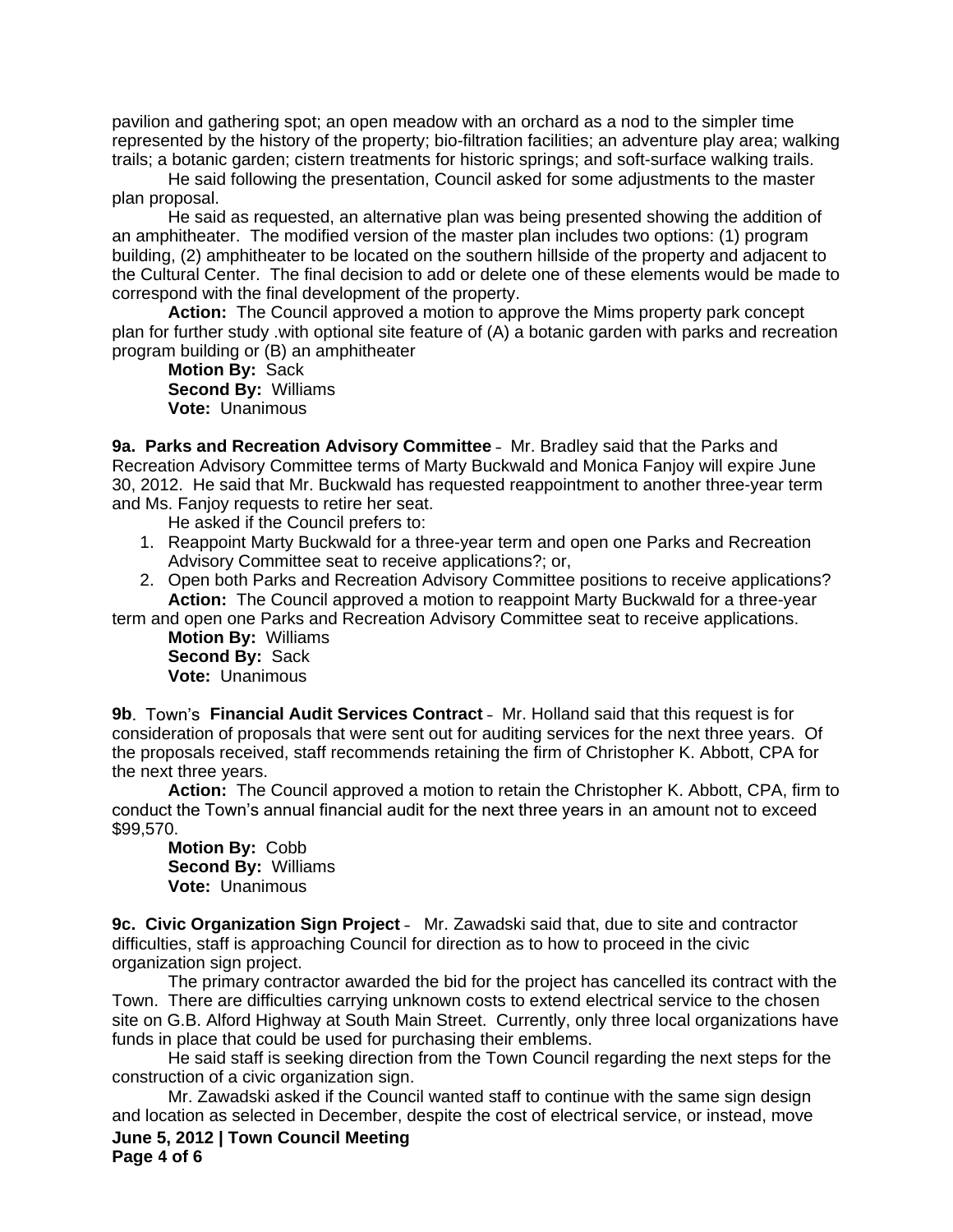forward with the sign design and location proposed for the corner of West Ballentine Street and Avent Ferry Road.

**Action:** Council approved a motion to direct staff to investigate the possibility of integrating the civic organization recognition with the gateway feature to be provided by Pecan Grove Apartments in a possible cost-share project and to continue consideration of the Ballentine Street as another option.

**Motion By:** Sack **Second By:** Cobb **Vote:** Unanimous.

**9d. Pecan Grove Apartments Developer Agreement** – Mr. Schifano said on Dec. 7, 2010, the preliminary terms of a developer agreement with the developer of Pecan Grove Apartments were approved by the Town Council. The agreement before the Council contains the approved terms, providing for the developer to oversize a gravity sewer line to serve upstream properties and prepay \$1.95 million in development fees.

In exchange for these things, the developer will receive a credit in fees of not more than \$19,946. Additionally, the apartment complex would be prepaying sewer and water capacity replacement fees for the 240 units and would receive a slight modification in the total required fee. Three bedroom units would pay the same as a single-family residence (currently \$9,000 total;) however, the two- and one-bedroom units would pay \$3,000 and \$1,500, respectively.

The developer would pay all of these fees up front to the town (\$1.95 million) within 10 days of closing. Without paying the reduced rate for the one- and two-bedroom units, the developer ordinarily would pay \$2,318,000 if they were to construct all of their units.

The Town would be able to earmark and use these funds – paid in advance – for needed sewer capital improvements to the downstream gravity sewer lines, downstream pump station and force main upgrade.

Councilman Sack asked if this would be setting a precedent.

Mr. Schifano said yes, although the original precedent was set with the Main Street Square project.

Councilman Sack asked if the Council would be looking at a fee schedule amendment in the future. Mr. Schifano said he believes staff does not want to amend the fee schedule to provide discounted fees but to allocate them as merited on a case by case basis.

**Action:** The Council approved a motion to enter an agreement with the developer of Pecan Grove Apartments.

**Motion By:** Cobb

**Second By:** Lee

**Vote:** The motion carried following a 3-1 vote. Councilmen Cobb and Sack and Councilwoman Lee voted for the motion. Councilwoman Williams voted against.

**10. Other Business:** Councilman Cobb said Hope Community Church is having a movie in the park; Councilwoman Lee congratulated the HSHS Golden Hawks softball team for a regional win; Councilwoman Williams reported on the HSHS Class of 2012 baccalaureate.

**11**. Manager's Report: Mr. Dean reported that Laura Powell and Mark Zawadski earned AICP designations; Leroy Smith is the town's new fire chief on the job; the Taste of Holly Springs event at the Farmers Market was successful; a transit public meeting will be held Thursday on what is being planned and how it would be funded; on June 20, there will be a Chick-fil-A lunch and learn open to the public; it was a successful wastewater treatment plant dedication; and the June 19 meeting is cancelled but the July 3 meeting still will be held.

**12. Closed Session:** The Council approved a motion to enter Closed Session, pursuant to General Statute 143-318.11(a)(5) to discuss a matter of property acquisition.. **Motion By:** Sack

**June 5, 2012 | Town Council Meeting Page 5 of 6**